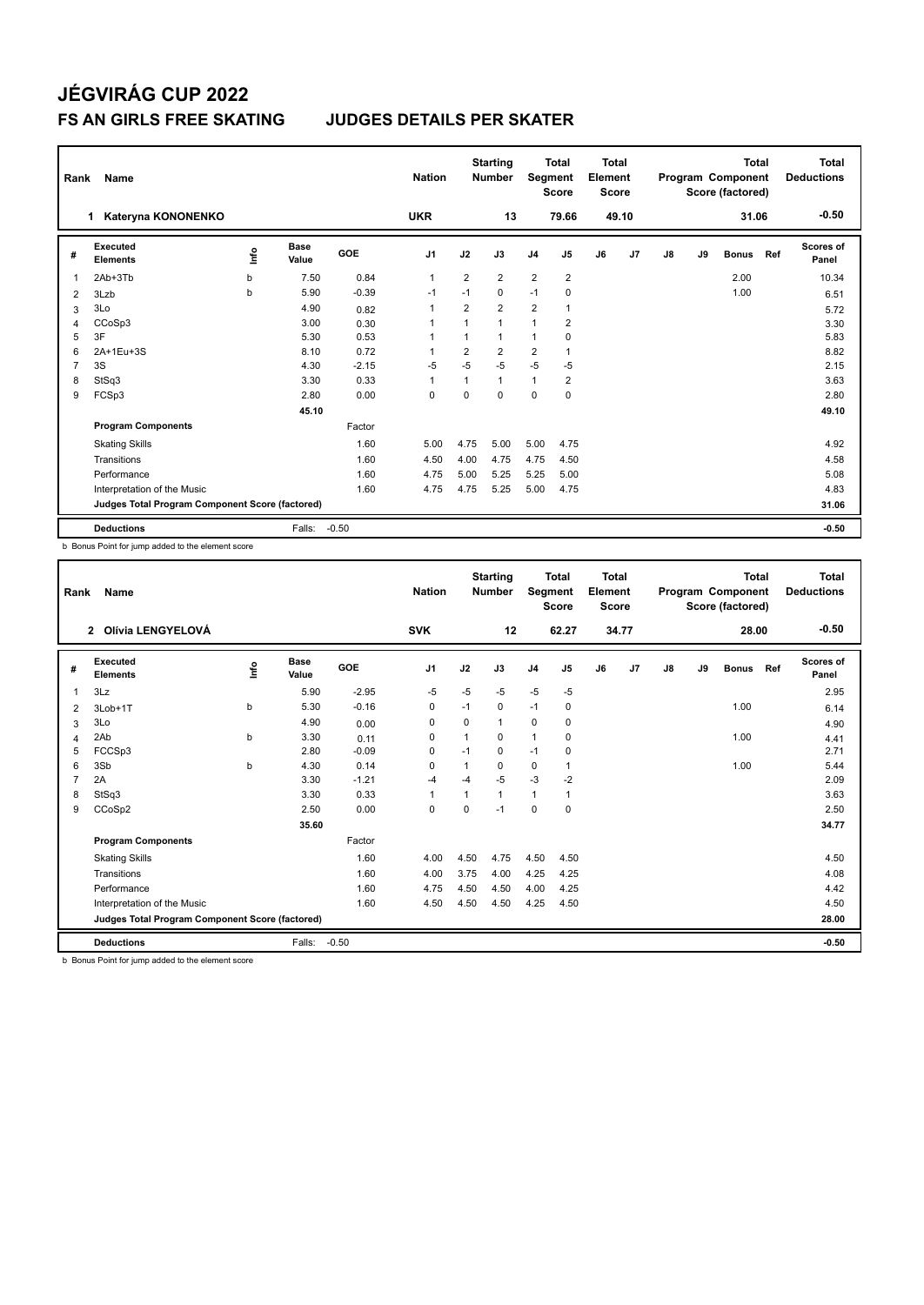| Rank           | <b>Name</b>                                     |         |                      |            | <b>Nation</b>  |          | <b>Starting</b><br><b>Number</b> |                | <b>Total</b><br>Segment<br><b>Score</b> | <b>Total</b><br>Element<br><b>Score</b> |       |               |    | <b>Total</b><br>Program Component<br>Score (factored) |     | <b>Total</b><br><b>Deductions</b> |
|----------------|-------------------------------------------------|---------|----------------------|------------|----------------|----------|----------------------------------|----------------|-----------------------------------------|-----------------------------------------|-------|---------------|----|-------------------------------------------------------|-----|-----------------------------------|
|                | Laura VIRÁNYI<br>$\mathbf{3}$                   |         |                      |            | <b>HUN</b>     |          | 9                                |                | 56.04                                   |                                         | 28.18 |               |    | 27.86                                                 |     | 0.00                              |
| #              | Executed<br><b>Elements</b>                     | ١nf٥    | <b>Base</b><br>Value | <b>GOE</b> | J <sub>1</sub> | J2       | J3                               | J <sub>4</sub> | J5                                      | J6                                      | J7    | $\mathsf{J}8$ | J9 | <b>Bonus</b>                                          | Ref | Scores of<br>Panel                |
| $\overline{1}$ | CCoSp3                                          |         | 3.00                 | 0.20       | 0              | 1        | $\mathbf{1}$                     | $\mathbf 0$    | $\mathbf{1}$                            |                                         |       |               |    |                                                       |     | 3.20                              |
| $\overline{2}$ | 3S<<                                            | <<      | 1.30                 | $-0.65$    | -5             | $-4$     | $-5$                             | $-5$           | $-5$                                    |                                         |       |               |    |                                                       |     | 0.65                              |
| 3              | 2F                                              |         | 1.80                 | 0.12       | $\Omega$       | 0        | 1                                | 1              |                                         |                                         |       |               |    |                                                       |     | 1.92                              |
| 4              | 3Lo<                                            | $\prec$ | 3.92                 | $-1.31$    | -4             | $-3$     | $-3$                             | $-4$           | $-3$                                    |                                         |       |               |    |                                                       |     | 2.61                              |
| 5              | 2Ab                                             | b       | 3.30                 | $-0.11$    | $\mathbf 0$    | $-1$     | $\mathbf 0$                      | $-1$           | $\pmb{0}$                               |                                         |       |               |    | 1.00                                                  |     | 4.19                              |
| 6              | StSq2                                           |         | 2.60                 | 0.26       | $\overline{1}$ | 1        | $\mathbf{1}$                     | 1              | 2                                       |                                         |       |               |    |                                                       |     | 2.86                              |
| $\overline{7}$ | $3Sb+2T$                                        | b       | 5.60                 | $-0.14$    | $\Omega$       | $-2$     | 0                                | $-1$           | 0                                       |                                         |       |               |    | 1.00                                                  |     | 6.46                              |
| 8              | $2Lz+2T$                                        |         | 3.40                 | 0.00       | $\Omega$       | $\Omega$ | $\Omega$                         | $\Omega$       | $\Omega$                                |                                         |       |               |    |                                                       |     | 3.40                              |
| 9              | FCSp3                                           |         | 2.80                 | 0.09       | $\pmb{0}$      | 0        | $\mathbf{1}$                     | $\mathbf 0$    | 1                                       |                                         |       |               |    |                                                       |     | 2.89                              |
|                |                                                 |         | 27.72                |            |                |          |                                  |                |                                         |                                         |       |               |    |                                                       |     | 28.18                             |
|                | <b>Program Components</b>                       |         |                      | Factor     |                |          |                                  |                |                                         |                                         |       |               |    |                                                       |     |                                   |
|                | <b>Skating Skills</b>                           |         |                      | 1.60       | 4.25           | 4.25     | 4.50                             | 4.25           | 4.50                                    |                                         |       |               |    |                                                       |     | 4.33                              |
|                | Transitions                                     |         |                      | 1.60       | 4.00           | 4.00     | 4.25                             | 4.00           | 4.25                                    |                                         |       |               |    |                                                       |     | 4.08                              |
|                | Performance                                     |         |                      | 1.60       | 4.50           | 4.50     | 4.50                             | 4.25           | 4.50                                    |                                         |       |               |    |                                                       |     | 4.50                              |
|                | Interpretation of the Music                     |         |                      | 1.60       | 4.50           | 4.50     | 4.75                             | 4.50           | 4.50                                    |                                         |       |               |    |                                                       |     | 4.50                              |
|                | Judges Total Program Component Score (factored) |         |                      |            |                |          |                                  |                |                                         |                                         |       |               |    |                                                       |     | 27.86                             |
|                | <b>Deductions</b>                               |         |                      |            |                |          |                                  |                |                                         |                                         |       |               |    |                                                       |     | 0.00                              |

-<br>< Under-rotated jump << Downgraded jump b Bonus Point for jump added to the element score

| Rank           | Name                                            |      |                      |         | <b>Nation</b>  |                | <b>Starting</b><br><b>Number</b> | Segment        | <b>Total</b><br><b>Score</b> | Total<br>Element<br><b>Score</b> |       |               |    | <b>Total</b><br>Program Component<br>Score (factored) | <b>Total</b><br><b>Deductions</b> |
|----------------|-------------------------------------------------|------|----------------------|---------|----------------|----------------|----------------------------------|----------------|------------------------------|----------------------------------|-------|---------------|----|-------------------------------------------------------|-----------------------------------|
|                | 4 Lorna MACKOVÁ                                 |      |                      |         | <b>SVK</b>     |                | 4                                |                | 52.50                        |                                  | 25.31 |               |    | 27.19                                                 | 0.00                              |
| #              | Executed<br><b>Elements</b>                     | lnfo | <b>Base</b><br>Value | GOE     | J <sub>1</sub> | J2             | J3                               | J <sub>4</sub> | J <sub>5</sub>               | J6                               | J7    | $\mathsf{J}8$ | J9 | Ref                                                   | Scores of<br>Panel                |
| 1              | 2Lz+2T+2Lo                                      |      | 5.10                 | 0.35    | 1              | $\overline{2}$ | 1                                | $\overline{2}$ | $\overline{2}$               |                                  |       |               |    |                                                       | 5.45                              |
| 2              | 2A<<                                            | <<   | 1.10                 | $-0.33$ | $-3$           | $-2$           | $-3$                             | $-3$           | $-4$                         |                                  |       |               |    |                                                       | 0.77                              |
| 3              | FCSp3                                           |      | 2.80                 | 0.28    | 1              | 1              | 1                                | $\mathbf{1}$   | 0                            |                                  |       |               |    |                                                       | 3.08                              |
| 4              | $2F+2T$                                         |      | 3.10                 | 0.18    | 1              |                |                                  | 1              | 0                            |                                  |       |               |    |                                                       | 3.28                              |
| 5              | 2Lo                                             |      | 1.70                 | 0.17    | $\Omega$       | $\overline{2}$ | 0                                | 1              | $\overline{2}$               |                                  |       |               |    |                                                       | 1.87                              |
| 6              | 2Lz                                             |      | 2.10                 | 0.21    | 1              |                | $\overline{1}$                   | $\overline{2}$ |                              |                                  |       |               |    |                                                       | 2.31                              |
| $\overline{7}$ | CCoSp3                                          |      | 3.00                 | 0.00    | $\Omega$       | 1              | 0                                | $\mathbf 0$    | 0                            |                                  |       |               |    |                                                       | 3.00                              |
| 8              | StSq3                                           |      | 3.30                 | 0.33    | 1              | $\overline{2}$ |                                  | 1              | 0                            |                                  |       |               |    |                                                       | 3.63                              |
| 9              | 2F                                              |      | 1.80                 | 0.12    | 1              | $\overline{1}$ | $\overline{1}$                   | $\Omega$       | $\Omega$                     |                                  |       |               |    |                                                       | 1.92                              |
|                |                                                 |      | 24.00                |         |                |                |                                  |                |                              |                                  |       |               |    |                                                       | 25.31                             |
|                | <b>Program Components</b>                       |      |                      | Factor  |                |                |                                  |                |                              |                                  |       |               |    |                                                       |                                   |
|                | <b>Skating Skills</b>                           |      |                      | 1.60    | 4.25           | 4.50           | 4.25                             | 4.50           | 4.00                         |                                  |       |               |    |                                                       | 4.33                              |
|                | Transitions                                     |      |                      | 1.60    | 4.00           | 4.25           | 3.75                             | 4.25           | 3.75                         |                                  |       |               |    |                                                       | 4.00                              |
|                | Performance                                     |      |                      | 1.60    | 4.50           | 4.75           | 4.25                             | 4.25           | 4.00                         |                                  |       |               |    |                                                       | 4.33                              |
|                | Interpretation of the Music                     |      |                      | 1.60    | 4.00           | 4.50           | 4.25                             | 4.50           | 4.25                         |                                  |       |               |    |                                                       | 4.33                              |
|                | Judges Total Program Component Score (factored) |      |                      |         |                |                |                                  |                |                              |                                  |       |               |    |                                                       | 27.19                             |
|                | <b>Deductions</b>                               |      |                      |         |                |                |                                  |                |                              |                                  |       |               |    |                                                       | 0.00                              |

<< Downgraded jump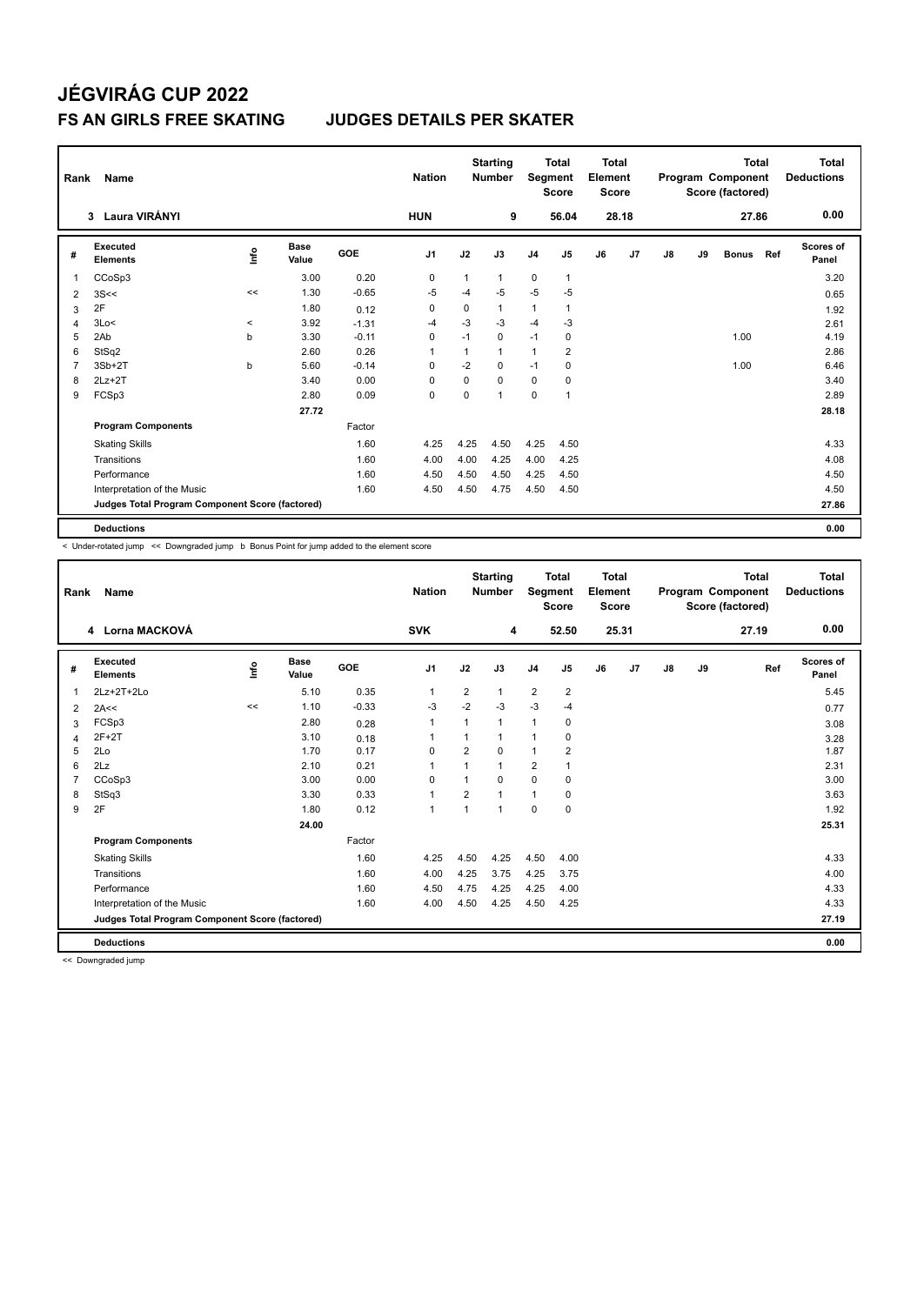| Rank           | Name                                            |      |                      |            | <b>Nation</b>  |             | <b>Starting</b><br><b>Number</b> | Segment        | <b>Total</b><br><b>Score</b> | Total<br>Element<br><b>Score</b> |       |    |    | <b>Total</b><br>Program Component<br>Score (factored) |     | Total<br><b>Deductions</b> |
|----------------|-------------------------------------------------|------|----------------------|------------|----------------|-------------|----------------------------------|----------------|------------------------------|----------------------------------|-------|----|----|-------------------------------------------------------|-----|----------------------------|
|                | <b>Emmi AHLSTEDT</b><br>5                       |      |                      |            | <b>FIN</b>     |             | 11                               |                | 51.40                        |                                  | 27.34 |    |    | 25.06                                                 |     | $-1.00$                    |
| #              | <b>Executed</b><br><b>Elements</b>              | lnfo | <b>Base</b><br>Value | <b>GOE</b> | J <sub>1</sub> | J2          | J3                               | J <sub>4</sub> | J5                           | J6                               | J7    | J8 | J9 | <b>Bonus</b>                                          | Ref | Scores of<br>Panel         |
| 1              | 2Ab                                             | b    | 3.30                 | $-0.66$    | $-2$           | $-2$        | $-2$                             | $-2$           | $-1$                         |                                  |       |    |    | 1.00                                                  |     | 3.64                       |
| 2              | $3Sb+2T$                                        | b    | 5.60                 | $-2.15$    | -5             | $-5$        | $-5$                             | $-5$           | -5                           |                                  |       |    |    | 1.00                                                  |     | 4.45                       |
| 3              | 3S                                              |      | 4.30                 | $-2.15$    | $-5$           | $-5$        | $-5$                             | $-5$           | $-5$                         |                                  |       |    |    |                                                       |     | 2.15                       |
| 4              | FSSp3                                           |      | 2.60                 | 0.09       | 0              | 1           | 0                                | $\mathbf 0$    | $\mathbf{1}$                 |                                  |       |    |    |                                                       |     | 2.69                       |
| 5              | 2A                                              |      | 3.30                 | $-0.77$    | $-2$           | $-4$        | $-3$                             | $-2$           | $-1$                         |                                  |       |    |    |                                                       |     | 2.53                       |
| 6              | StSq3                                           |      | 3.30                 | 0.33       | $\overline{1}$ | 1           | $\mathbf{1}$                     | 0              | $\mathbf{1}$                 |                                  |       |    |    |                                                       |     | 3.63                       |
| $\overline{7}$ | $2Lz+2T$                                        |      | 3.40                 | $-0.07$    | 0              | $\mathbf 0$ | $\mathbf 0$                      | $-1$           | $-1$                         |                                  |       |    |    |                                                       |     | 3.33                       |
| 8              | 2F                                              |      | 1.80                 | $-0.18$    | -1             | $-1$        | $-1$                             | $-1$           | 0                            |                                  |       |    |    |                                                       |     | 1.62                       |
| 9              | CCoSp3                                          |      | 3.00                 | 0.30       | $\overline{1}$ | 3           | $\mathbf 0$                      | $\mathbf{1}$   | 1                            |                                  |       |    |    |                                                       |     | 3.30                       |
|                |                                                 |      | 30.60                |            |                |             |                                  |                |                              |                                  |       |    |    |                                                       |     | 27.34                      |
|                | <b>Program Components</b>                       |      |                      | Factor     |                |             |                                  |                |                              |                                  |       |    |    |                                                       |     |                            |
|                | <b>Skating Skills</b>                           |      |                      | 1.60       | 4.00           | 4.25        | 4.00                             | 4.25           | 4.25                         |                                  |       |    |    |                                                       |     | 4.17                       |
|                | Transitions                                     |      |                      | 1.60       | 3.75           | 3.50        | 4.00                             | 3.75           | 4.00                         |                                  |       |    |    |                                                       |     | 3.83                       |
|                | Performance                                     |      |                      | 1.60       | 3.75           | 4.00        | 3.75                             | 3.50           | 4.50                         |                                  |       |    |    |                                                       |     | 3.83                       |
|                | Interpretation of the Music                     |      |                      | 1.60       | 3.75           | 3.75        | 3.75                             | 4.00           | 4.50                         |                                  |       |    |    |                                                       |     | 3.83                       |
|                | Judges Total Program Component Score (factored) |      |                      |            |                |             |                                  |                |                              |                                  |       |    |    |                                                       |     | 25.06                      |
|                | <b>Deductions</b>                               |      | Falls:               | $-1.00$    |                |             |                                  |                |                              |                                  |       |    |    |                                                       |     | $-1.00$                    |

b Bonus Point for jump added to the element score

| Rank           | <b>Name</b>                                     |       |                      |            | <b>Nation</b> |          | <b>Starting</b><br><b>Number</b> | Segment        | <b>Total</b><br><b>Score</b> | <b>Total</b><br>Element<br><b>Score</b> |                |    |    | Total<br>Program Component<br>Score (factored) |     | <b>Total</b><br><b>Deductions</b> |
|----------------|-------------------------------------------------|-------|----------------------|------------|---------------|----------|----------------------------------|----------------|------------------------------|-----------------------------------------|----------------|----|----|------------------------------------------------|-----|-----------------------------------|
|                | <b>Emma HIEZL</b><br>6                          |       |                      |            | <b>HUN</b>    |          | 8                                |                | 49.59                        |                                         | 25.35          |    |    | 25.74                                          |     | $-1.50$                           |
| #              | <b>Executed</b><br><b>Elements</b>              | Linfo | <b>Base</b><br>Value | <b>GOE</b> | J1            | J2       | J3                               | J <sub>4</sub> | J5                           | J6                                      | J <sub>7</sub> | J8 | J9 | <b>Bonus</b>                                   | Ref | <b>Scores of</b><br>Panel         |
| $\overline{1}$ | 2Lo                                             |       | 1.70                 | 0.00       | 0             | 0        | 0                                | $\mathbf 0$    | 0                            |                                         |                |    |    |                                                |     | 1.70                              |
| 2              | 3S                                              |       | 4.30                 | $-2.15$    | $-5$          | $-5$     | $-5$                             | $-5$           | $-5$                         |                                         |                |    |    |                                                |     | 2.15                              |
| 3              | 2Ab+2T                                          | b     | 4.60                 | 0.00       | 0             | 0        | 0                                | $-1$           | 0                            |                                         |                |    |    | 1.00                                           |     | 5.60                              |
| $\overline{4}$ | 2A                                              |       | 3.30                 | $-1.65$    | $-5$          | $-5$     | $-5$                             | $-5$           | $-5$                         |                                         |                |    |    |                                                |     | 1.65                              |
| 5              | FSSp3                                           |       | 2.60                 | 0.00       | 0             | $-1$     | $\Omega$                         | $\mathbf 0$    | 0                            |                                         |                |    |    |                                                |     | 2.60                              |
| 6              | 2F+1Eu+2S                                       |       | 3.60                 | 0.00       | 0             | 0        | 0                                | 0              | 0                            |                                         |                |    |    |                                                |     | 3.60                              |
| 7              | 2Lz                                             |       | 2.10                 | $-0.56$    | $-3$          | $-4$     | $-3$                             | $-2$           | $-2$                         |                                         |                |    |    |                                                |     | 1.54                              |
| 8              | CCoSp3                                          |       | 3.00                 | 0.10       | $\mathbf 0$   | 1        | 0                                | $\mathbf 0$    | $\mathbf{1}$                 |                                         |                |    |    |                                                |     | 3.10                              |
| 9              | StSq3                                           |       | 3.30                 | 0.11       | $\mathbf{1}$  | $\Omega$ | 1                                | $\mathbf 0$    | 0                            |                                         |                |    |    |                                                |     | 3.41                              |
|                |                                                 |       | 28.50                |            |               |          |                                  |                |                              |                                         |                |    |    |                                                |     | 25.35                             |
|                | <b>Program Components</b>                       |       |                      | Factor     |               |          |                                  |                |                              |                                         |                |    |    |                                                |     |                                   |
|                | <b>Skating Skills</b>                           |       |                      | 1.60       | 4.25          | 4.25     | 3.75                             | 4.25           | 4.00                         |                                         |                |    |    |                                                |     | 4.17                              |
|                | Transitions                                     |       |                      | 1.60       | 4.00          | 4.00     | 3.50                             | 3.75           | 4.00                         |                                         |                |    |    |                                                |     | 3.92                              |
|                | Performance                                     |       |                      | 1.60       | 3.75          | 4.00     | 3.75                             | 3.75           | 4.25                         |                                         |                |    |    |                                                |     | 3.83                              |
|                | Interpretation of the Music                     |       |                      | 1.60       | 4.00          | 4.25     | 3.75                             | 4.25           | 4.25                         |                                         |                |    |    |                                                |     | 4.17                              |
|                | Judges Total Program Component Score (factored) |       |                      |            |               |          |                                  |                |                              |                                         |                |    |    |                                                |     | 25.74                             |
|                | <b>Deductions</b>                               |       | Falls:               | $-1.50$    |               |          |                                  |                |                              |                                         |                |    |    |                                                |     | $-1.50$                           |

b Bonus Point for jump added to the element score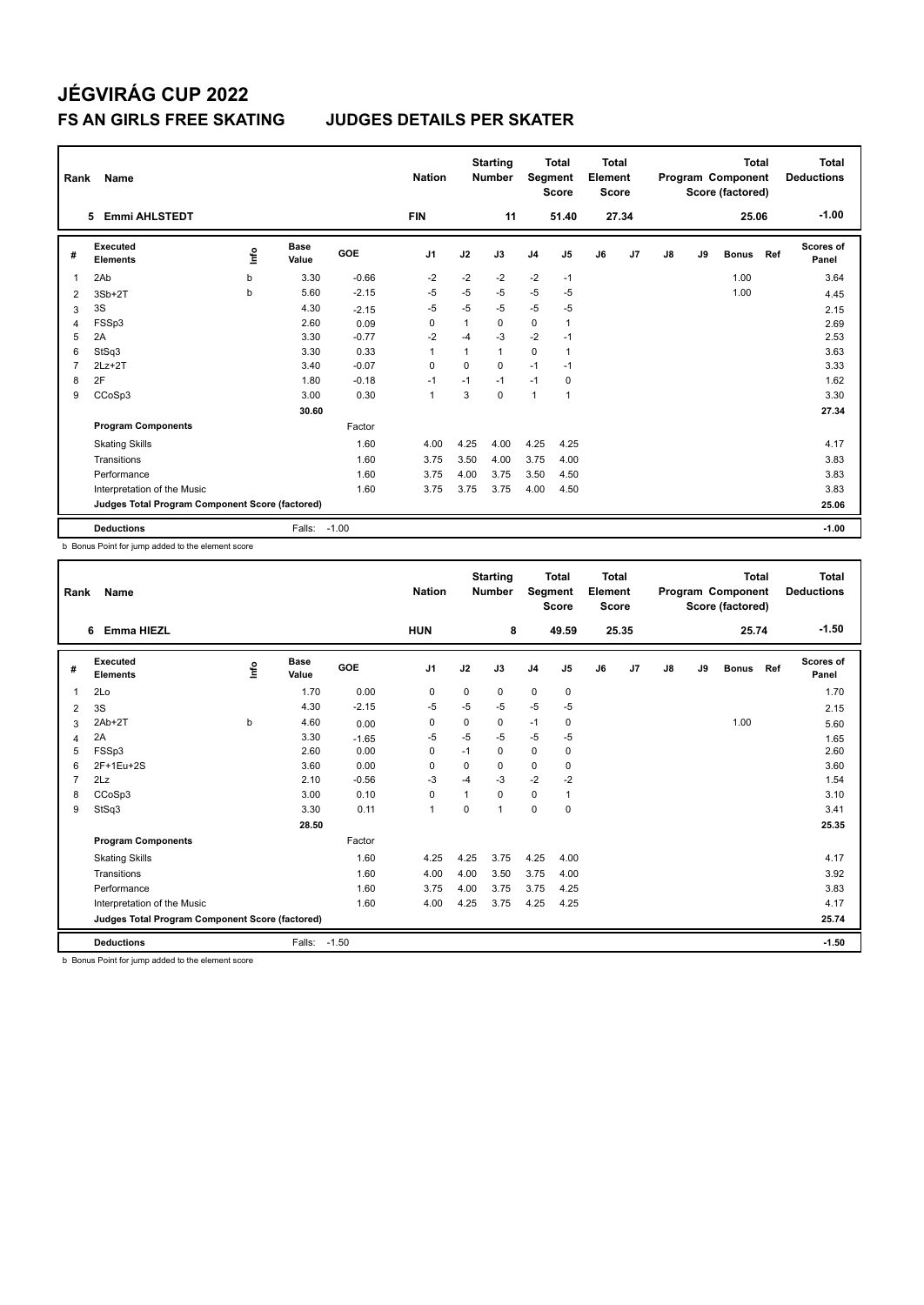| Rank           | Name                                            |       |                      |            | <b>Nation</b>  |             | <b>Starting</b><br><b>Number</b> | Segment        | <b>Total</b><br><b>Score</b> | <b>Total</b><br>Element<br><b>Score</b> |       |               |    | <b>Total</b><br>Program Component<br>Score (factored) | Total<br><b>Deductions</b> |
|----------------|-------------------------------------------------|-------|----------------------|------------|----------------|-------------|----------------------------------|----------------|------------------------------|-----------------------------------------|-------|---------------|----|-------------------------------------------------------|----------------------------|
|                | 7 Lívia CHALUPSKÁ                               |       |                      |            | <b>SVK</b>     |             | 6                                |                | 48.93                        |                                         | 21.46 |               |    | 27.47                                                 | 0.00                       |
| #              | <b>Executed</b><br><b>Elements</b>              | Linfo | <b>Base</b><br>Value | <b>GOE</b> | J1             | J2          | J3                               | J <sub>4</sub> | J <sub>5</sub>               | J6                                      | J7    | $\mathsf{J}8$ | J9 | Ref                                                   | Scores of<br>Panel         |
| 1              | $2Lz+2T$                                        |       | 3.40                 | 0.21       | $\overline{1}$ | 1           | $\mathbf{1}$                     | $\mathbf{1}$   | $\mathbf{1}$                 |                                         |       |               |    |                                                       | 3.61                       |
| 2              | 1A                                              |       | 1.10                 | 0.11       | $\overline{1}$ | $\mathbf 0$ | $\mathbf{1}$                     | $\mathbf{1}$   | $\mathbf{1}$                 |                                         |       |               |    |                                                       | 1.21                       |
| 3              | 2F!+2T                                          |       | 3.10                 | $-0.18$    | $-1$           | $-1$        | $-1$                             | $-1$           | $-1$                         |                                         |       |               |    |                                                       | 2.92                       |
| $\overline{4}$ | FSSp3                                           |       | 2.60                 | 0.09       | 0              | 1           | $\mathbf 0$                      | $\mathbf{1}$   | $\mathbf 0$                  |                                         |       |               |    |                                                       | 2.69                       |
| 5              | 2Lo                                             |       | 1.70                 | 0.00       | $\Omega$       |             | $\Omega$                         | $\Omega$       | 0                            |                                         |       |               |    |                                                       | 1.70                       |
| 6              | 2Lz                                             |       | 2.10                 | 0.14       | $\Omega$       |             | $\Omega$                         | 1              |                              |                                         |       |               |    |                                                       | 2.24                       |
| $\overline{7}$ | StSq3                                           |       | 3.30                 | 0.22       | $\Omega$       | $\Omega$    | $\mathbf{1}$                     | 1              | 1                            |                                         |       |               |    |                                                       | 3.52                       |
| 8              | 1F!                                             |       | 0.50                 | $-0.23$    | $-4$           | $-4$        | $-5$                             | $-5$           | $-5$                         |                                         |       |               |    |                                                       | 0.27                       |
| 9              | CCoSp3                                          |       | 3.00                 | 0.30       | $\overline{1}$ |             | $\mathbf{1}$                     | $\mathbf{1}$   | $\mathbf{1}$                 |                                         |       |               |    |                                                       | 3.30                       |
|                |                                                 |       | 20.80                |            |                |             |                                  |                |                              |                                         |       |               |    |                                                       | 21.46                      |
|                | <b>Program Components</b>                       |       |                      | Factor     |                |             |                                  |                |                              |                                         |       |               |    |                                                       |                            |
|                | <b>Skating Skills</b>                           |       |                      | 1.60       | 4.50           | 4.50        | 4.50                             | 4.25           | 4.25                         |                                         |       |               |    |                                                       | 4.42                       |
|                | Transitions                                     |       |                      | 1.60       | 4.00           | 4.00        | 4.25                             | 4.00           | 4.00                         |                                         |       |               |    |                                                       | 4.00                       |
|                | Performance                                     |       |                      | 1.60       | 4.25           | 4.50        | 4.50                             | 4.25           | 4.50                         |                                         |       |               |    |                                                       | 4.42                       |
|                | Interpretation of the Music                     |       |                      | 1.60       | 4.25           | 4.50        | 4.25                             | 4.50           | 4.25                         |                                         |       |               |    |                                                       | 4.33                       |
|                | Judges Total Program Component Score (factored) |       |                      |            |                |             |                                  |                |                              |                                         |       |               |    |                                                       | 27.47                      |
|                | <b>Deductions</b>                               |       |                      |            |                |             |                                  |                |                              |                                         |       |               |    |                                                       | 0.00                       |

! Not clear edge

| Rank | <b>Name</b>                                     |      |                      |         | <b>Nation</b>  |             | <b>Starting</b><br><b>Number</b> | Segment        | <b>Total</b><br><b>Score</b> | <b>Total</b><br>Element<br><b>Score</b> |       |               |    | <b>Total</b><br>Program Component<br>Score (factored) | <b>Total</b><br><b>Deductions</b> |
|------|-------------------------------------------------|------|----------------------|---------|----------------|-------------|----------------------------------|----------------|------------------------------|-----------------------------------------|-------|---------------|----|-------------------------------------------------------|-----------------------------------|
|      | Dominika STRECKOVÁ<br>8                         |      |                      |         | <b>SVK</b>     |             | 5                                |                | 46.70                        |                                         | 22.16 |               |    | 24.54                                                 | 0.00                              |
| #    | Executed<br><b>Elements</b>                     | Info | <b>Base</b><br>Value | GOE     | J <sub>1</sub> | J2          | J3                               | J <sub>4</sub> | J <sub>5</sub>               | J6                                      | J7    | $\mathsf{J}8$ | J9 | Ref                                                   | Scores of<br>Panel                |
| 1    | 2Lze+2Lo+2T                                     | e    | 4.68                 | $-0.51$ | -3             | $-2$        | $-3$                             | $-3$           | $-3$                         |                                         |       |               |    |                                                       | 4.17                              |
| 2    | 2Lo                                             |      | 1.70                 | 0.00    | 0              | $\Omega$    | $\Omega$                         | $\mathbf 0$    | 0                            |                                         |       |               |    |                                                       | 1.70                              |
| 3    | CCoSp3                                          |      | 3.00                 | 0.00    | 0              | $\mathbf 0$ | 0                                | $\mathbf 0$    |                              |                                         |       |               |    |                                                       | 3.00                              |
| 4    | 2Lz!                                            |      | 2.10                 | $-0.21$ | $-1$           | 0           | $-1$                             | $-1$           | $-1$                         |                                         |       |               |    |                                                       | 1.89                              |
| 5    | $2F+2T$                                         |      | 3.10                 | 0.00    | 0              | 0           | 0                                | 0              | 0                            |                                         |       |               |    |                                                       | 3.10                              |
| 6    | FCSp3                                           |      | 2.80                 | 0.00    | 0              | 0           | 0                                | $\mathbf 0$    | 0                            |                                         |       |               |    |                                                       | 2.80                              |
|      | StSq2                                           |      | 2.60                 | 0.00    | $\Omega$       | $\Omega$    | $\Omega$                         | $\mathbf{1}$   | 0                            |                                         |       |               |    |                                                       | 2.60                              |
| 8    | 2F                                              |      | 1.80                 | 0.00    | 0              | 0           | 1                                | $\mathbf 0$    | 0                            |                                         |       |               |    |                                                       | 1.80                              |
| 9    | 1A                                              |      | 1.10                 | 0.00    | $\mathbf 0$    | 0           | $\Omega$                         | $\mathbf 0$    | $\mathbf 0$                  |                                         |       |               |    |                                                       | 1.10                              |
|      |                                                 |      | 22.88                |         |                |             |                                  |                |                              |                                         |       |               |    |                                                       | 22.16                             |
|      | <b>Program Components</b>                       |      |                      | Factor  |                |             |                                  |                |                              |                                         |       |               |    |                                                       |                                   |
|      | <b>Skating Skills</b>                           |      |                      | 1.60    | 4.00           | 3.75        | 4.00                             | 3.75           | 3.75                         |                                         |       |               |    |                                                       | 3.83                              |
|      | Transitions                                     |      |                      | 1.60    | 3.75           | 3.50        | 3.75                             | 3.50           | 3.75                         |                                         |       |               |    |                                                       | 3.67                              |
|      | Performance                                     |      |                      | 1.60    | 4.00           | 3.75        | 4.00                             | 3.75           | 4.00                         |                                         |       |               |    |                                                       | 3.92                              |
|      | Interpretation of the Music                     |      |                      | 1.60    | 3.75           | 3.75        | 4.00                             | 4.00           | 4.00                         |                                         |       |               |    |                                                       | 3.92                              |
|      | Judges Total Program Component Score (factored) |      |                      |         |                |             |                                  |                |                              |                                         |       |               |    |                                                       | 24.54                             |
|      | <b>Deductions</b>                               |      |                      |         |                |             |                                  |                |                              |                                         |       |               |    |                                                       | 0.00                              |

e Wrong edge ! Not clear edge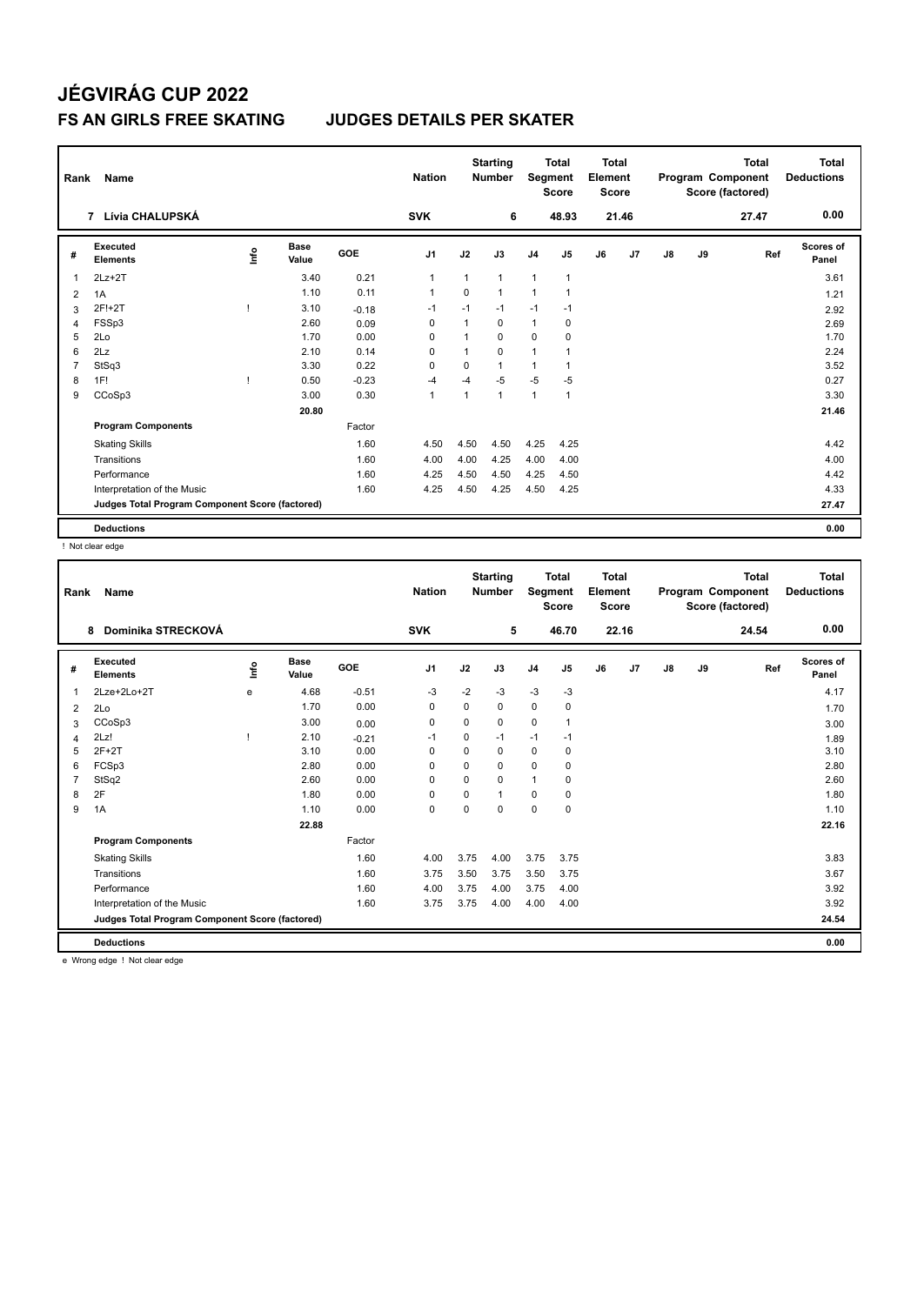| Rank           | Name                                            |                          |                      |            | <b>Nation</b>  |      | <b>Starting</b><br><b>Number</b> |                | <b>Total</b><br>Segment<br><b>Score</b> | <b>Total</b><br>Element<br><b>Score</b> |       |               |    | <b>Total</b><br>Program Component<br>Score (factored) | Total<br><b>Deductions</b> |
|----------------|-------------------------------------------------|--------------------------|----------------------|------------|----------------|------|----------------------------------|----------------|-----------------------------------------|-----------------------------------------|-------|---------------|----|-------------------------------------------------------|----------------------------|
|                | <b>Diana BARABASH</b><br>9                      |                          |                      |            | <b>UKR</b>     |      | 10                               |                | 43.87                                   |                                         | 19.73 |               |    | 24.14                                                 | 0.00                       |
| #              | Executed<br><b>Elements</b>                     | ١nf٥                     | <b>Base</b><br>Value | <b>GOE</b> | J <sub>1</sub> | J2   | J3                               | J <sub>4</sub> | J <sub>5</sub>                          | J6                                      | J7    | $\mathsf{J}8$ | J9 | Ref                                                   | <b>Scores of</b><br>Panel  |
| 1              | 3Lo<<+1T                                        | <<                       | 2.10                 | $-0.51$    | $-3$           | $-3$ | $-3$                             | $-3$           | $-4$                                    |                                         |       |               |    |                                                       | 1.59                       |
| 2              | 2A<+1Eu+3S<                                     | $\prec$                  | 6.58                 | $-1.38$    | $-5$           | $-4$ | $-4$                             | $-4$           | $-4$                                    |                                         |       |               |    |                                                       | 5.20                       |
| 3              | FCCS <sub>p2</sub>                              |                          | 2.30                 | 0.00       | 0              | $-2$ | 0                                | 0              | 0                                       |                                         |       |               |    |                                                       | 2.30                       |
| $\overline{4}$ | 3F<<                                            | <<                       | 1.80                 | $-0.90$    | $-5$           | $-5$ | $-5$                             | $-5$           | $-5$                                    |                                         |       |               |    |                                                       | 0.90                       |
| 5              | 3S<                                             | $\overline{\phantom{a}}$ | 3.44                 | $-0.69$    | $-3$           | $-2$ | $-2$                             | $-2$           | $-2$                                    |                                         |       |               |    |                                                       | 2.75                       |
| 6              | 2A<                                             | $\overline{\phantom{0}}$ | 2.64                 | $-0.53$    | -3             | $-2$ | $-2$                             | $-2$           | $-2$                                    |                                         |       |               |    |                                                       | 2.11                       |
| $\overline{7}$ | 3Lo<<                                           | <<                       | 1.70                 | $-0.74$    | $-4$           | $-4$ | $-5$                             | $-4$           | $-5$                                    |                                         |       |               |    |                                                       | 0.96                       |
| 8              | StSqB                                           |                          | 1.50                 | 0.00       | $\Omega$       | $-1$ | $\Omega$                         | 0              | $\mathbf 0$                             |                                         |       |               |    |                                                       | 1.50                       |
| 9              | CCoSp2                                          |                          | 2.50                 | $-0.08$    | 0              | $-1$ | 0                                | $-1$           | 0                                       |                                         |       |               |    |                                                       | 2.42                       |
|                |                                                 |                          | 24.56                |            |                |      |                                  |                |                                         |                                         |       |               |    |                                                       | 19.73                      |
|                | <b>Program Components</b>                       |                          |                      | Factor     |                |      |                                  |                |                                         |                                         |       |               |    |                                                       |                            |
|                | <b>Skating Skills</b>                           |                          |                      | 1.60       | 4.00           | 3.25 | 4.25                             | 4.25           | 4.25                                    |                                         |       |               |    |                                                       | 4.17                       |
|                | Transitions                                     |                          |                      | 1.60       | 3.50           | 2.25 | 3.50                             | 3.25           | 4.00                                    |                                         |       |               |    |                                                       | 3.42                       |
|                | Performance                                     |                          |                      | 1.60       | 3.50           | 2.75 | 3.75                             | 3.75           | 4.50                                    |                                         |       |               |    |                                                       | 3.67                       |
|                | Interpretation of the Music                     |                          |                      | 1.60       | 4.00           | 2.75 | 3.50                             | 4.00           | 4.25                                    |                                         |       |               |    |                                                       | 3.83                       |
|                | Judges Total Program Component Score (factored) |                          |                      |            |                |      |                                  |                |                                         |                                         |       |               |    |                                                       | 24.14                      |
|                | <b>Deductions</b>                               |                          |                      |            |                |      |                                  |                |                                         |                                         |       |               |    |                                                       | 0.00                       |

< Under-rotated jump << Downgraded jump

| Rank | Name                                            |             |                      |         | <b>Nation</b>  |                | <b>Starting</b><br><b>Number</b> | Segment        | <b>Total</b><br><b>Score</b> | <b>Total</b><br>Element<br><b>Score</b> |       |               |    | <b>Total</b><br>Program Component<br>Score (factored) | <b>Total</b><br><b>Deductions</b> |
|------|-------------------------------------------------|-------------|----------------------|---------|----------------|----------------|----------------------------------|----------------|------------------------------|-----------------------------------------|-------|---------------|----|-------------------------------------------------------|-----------------------------------|
| 10   | <b>Dorina SZIGETI</b>                           |             |                      |         | <b>HUN</b>     |                | 3                                |                | 43.28                        |                                         | 19.95 |               |    | 23.33                                                 | 0.00                              |
| #    | Executed<br><b>Elements</b>                     | <u>lnfo</u> | <b>Base</b><br>Value | GOE     | J <sub>1</sub> | J2             | J3                               | J <sub>4</sub> | J5                           | J6                                      | J7    | $\mathsf{J}8$ | J9 | Ref                                                   | <b>Scores of</b><br>Panel         |
| 1    | 2A<<                                            | <<          | 1.10                 | $-0.44$ | $-4$           | $-3$           | -4                               | $-4$           | $-4$                         |                                         |       |               |    |                                                       | 0.66                              |
| 2    | 2Lz+2Tq+2Loq                                    | q           | 5.10                 | $-0.77$ | $-4$           | $-3$           | $-4$                             | $-3$           | $-4$                         |                                         |       |               |    |                                                       | 4.33                              |
| 3    | 2A<<                                            | <<          | 1.10                 | $-0.48$ | $-5$           | -3             | $-4$                             | $-4$           | -5                           |                                         |       |               |    |                                                       | 0.62                              |
| 4    | 2Lz                                             |             | 2.10                 | 0.00    | $\Omega$       | $\Omega$       | $\Omega$                         | $-1$           | 0                            |                                         |       |               |    |                                                       | 2.10                              |
| 5    | 2F!+2Lo                                         |             | 3.50                 | $-0.18$ | $-1$           | $-1$           | $-1$                             | $-1$           | $\mathbf 0$                  |                                         |       |               |    |                                                       | 3.32                              |
| 6    | CCoSp3                                          |             | 3.00                 | 0.20    | $\Omega$       | $\overline{1}$ | $\Omega$                         | $\mathbf{1}$   |                              |                                         |       |               |    |                                                       | 3.20                              |
| 7    | StSq1                                           |             | 1.80                 | 0.00    | 0              | $\Omega$       | 0                                | 0              |                              |                                         |       |               |    |                                                       | 1.80                              |
| 8    | 2F!                                             |             | 1.80                 | $-0.18$ | $-1$           | $-1$           | $-1$                             | $-1$           | 0                            |                                         |       |               |    |                                                       | 1.62                              |
| 9    | FCSp2                                           |             | 2.30                 | 0.00    | $\mathbf 0$    | $\Omega$       | 0                                | $\mathbf 0$    | $\mathbf 0$                  |                                         |       |               |    |                                                       | 2.30                              |
|      |                                                 |             | 21.80                |         |                |                |                                  |                |                              |                                         |       |               |    |                                                       | 19.95                             |
|      | <b>Program Components</b>                       |             |                      | Factor  |                |                |                                  |                |                              |                                         |       |               |    |                                                       |                                   |
|      | <b>Skating Skills</b>                           |             |                      | 1.60    | 3.75           | 3.75           | 3.75                             | 3.50           | 3.75                         |                                         |       |               |    |                                                       | 3.75                              |
|      | Transitions                                     |             |                      | 1.60    | 3.50           | 3.50           | 3.50                             | 3.50           | 3.50                         |                                         |       |               |    |                                                       | 3.50                              |
|      | Performance                                     |             |                      | 1.60    | 3.50           | 3.50           | 3.50                             | 3.75           | 3.75                         |                                         |       |               |    |                                                       | 3.58                              |
|      | Interpretation of the Music                     |             |                      | 1.60    | 3.25           | 3.75           | 3.50                             | 4.00           | 4.00                         |                                         |       |               |    |                                                       | 3.75                              |
|      | Judges Total Program Component Score (factored) |             |                      |         |                |                |                                  |                |                              |                                         |       |               |    |                                                       | 23.33                             |
|      | <b>Deductions</b>                               |             |                      |         |                |                |                                  |                |                              |                                         |       |               |    |                                                       | 0.00                              |

<< Downgraded jump ! Not clear edge q Jump landed on the quarter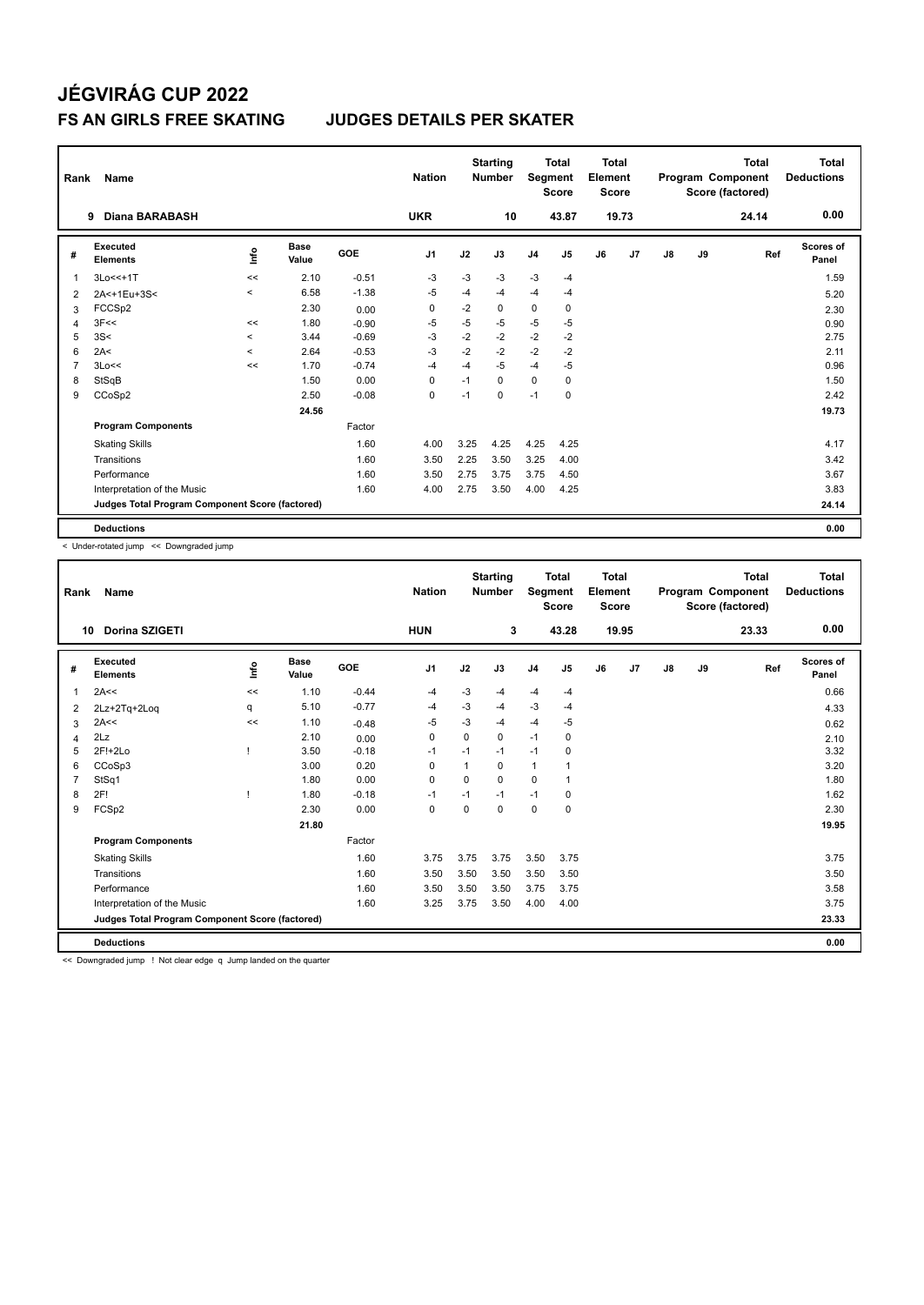| Rank                | Name                                                                 |      |                      |                    | <b>Nation</b>  |              | <b>Starting</b><br><b>Number</b> |              | <b>Total</b><br><b>Segment</b><br><b>Score</b> | <b>Total</b><br>Element<br><b>Score</b> |       |    | Program Component | <b>Total</b><br>Score (factored) |     | <b>Total</b><br><b>Deductions</b> |
|---------------------|----------------------------------------------------------------------|------|----------------------|--------------------|----------------|--------------|----------------------------------|--------------|------------------------------------------------|-----------------------------------------|-------|----|-------------------|----------------------------------|-----|-----------------------------------|
|                     | 11 Alexandra DURICOVÁ                                                |      |                      |                    | <b>SVK</b>     |              | $\mathbf{2}$                     |              | 41.99                                          |                                         | 19.72 |    |                   | 22.27                            |     | 0.00                              |
| #                   | Executed<br><b>Elements</b>                                          | ۴ů   | Base<br>Value        | GOE                | J <sub>1</sub> | J2           | J3                               | J4           | J5                                             | J6                                      | J7    | J8 | J9                |                                  | Ref | <b>Scores of</b><br>Panel         |
| $\mathbf{1}$        | $2F+2T$                                                              |      | 3.10                 | 0.00               | $\mathbf 0$    | $\mathbf 0$  | $\mathbf{1}$                     | $\mathbf 0$  | $\mathbf 0$                                    |                                         |       |    |                   |                                  |     | 3.10                              |
| $\overline{2}$      | 1Lz                                                                  |      | 0.60                 | $-0.28$            | $-4$           | $-4$         | -5                               | $-5$         | $-5$                                           |                                         |       |    |                   |                                  |     | 0.32                              |
| 3                   | 1A                                                                   |      | 1.10                 | 0.00               | 0              | $\pmb{0}$    | $\mathbf 0$                      | 0            | $\pmb{0}$                                      |                                         |       |    |                   |                                  |     | 1.10                              |
| $\overline{4}$      | FSSp3                                                                |      | 2.60                 | 0.00               | 0              | 0            | $\mathbf 0$                      | $\mathbf 0$  | $\mathbf 0$                                    |                                         |       |    |                   |                                  |     | 2.60                              |
| 5                   | 2Lo+1Eu+2S                                                           |      | 3.50                 | 0.00               | 0              | 0            | $\mathbf 0$                      | $\mathbf 0$  | $\pmb{0}$                                      |                                         |       |    |                   |                                  |     | 3.50                              |
| 6                   | StSq2                                                                |      | 2.60                 | 0.00               | 0              | 0            | $\mathbf 0$                      | $\mathbf 0$  | $\mathbf 0$                                    |                                         |       |    |                   |                                  |     | 2.60                              |
| $\overline{7}$      | 2F                                                                   |      | 1.80                 | 0.00               | 0              | $\mathbf{1}$ | $\Omega$                         | $\mathbf 0$  | $\mathbf 0$                                    |                                         |       |    |                   |                                  |     | 1.80                              |
| 8                   | 2Lo                                                                  |      | 1.70                 | 0.00               | 0              | 0            | $\mathbf 0$                      | 0            | $\pmb{0}$                                      |                                         |       |    |                   |                                  |     | 1.70                              |
| 9                   | CCoSp3                                                               |      | 3.00                 | 0.00               | $\Omega$       | 0            | $\Omega$                         | $-1$         | 0                                              |                                         |       |    |                   |                                  |     | 3.00                              |
|                     |                                                                      |      | 20.00                |                    |                |              |                                  |              |                                                |                                         |       |    |                   |                                  |     | 19.72                             |
|                     | <b>Program Components</b>                                            |      |                      | Factor             |                |              |                                  |              |                                                |                                         |       |    |                   |                                  |     |                                   |
|                     | <b>Skating Skills</b>                                                |      |                      | 1.60               | 3.75           | 3.75         | 4.00                             | 3.50         | 3.50                                           |                                         |       |    |                   |                                  |     | 3.67                              |
|                     | Transitions                                                          |      |                      | 1.60               | 3.25           | 3.25         | 3.50                             | 3.25         | 3.50                                           |                                         |       |    |                   |                                  |     | 3.33                              |
|                     | Performance                                                          |      |                      | 1.60               | 3.00           | 3.50         | 4.00                             | 3.25         | 3.75                                           |                                         |       |    |                   |                                  |     | 3.50                              |
|                     | Interpretation of the Music                                          |      |                      | 1.60               | 3.00           | 3.50         | 4.00                             | 3.25         | 3.50                                           |                                         |       |    |                   |                                  |     | 3.42                              |
|                     | Judges Total Program Component Score (factored)                      |      |                      |                    |                |              |                                  |              |                                                |                                         |       |    |                   |                                  |     | 22.27                             |
|                     |                                                                      |      |                      |                    |                |              |                                  |              |                                                |                                         |       |    |                   |                                  |     |                                   |
|                     | <b>Deductions</b>                                                    |      |                      |                    |                |              |                                  |              |                                                |                                         |       |    |                   |                                  |     | 0.00                              |
|                     |                                                                      |      |                      |                    |                |              |                                  |              |                                                |                                         |       |    |                   |                                  |     |                                   |
| Rank                | Name                                                                 |      |                      |                    | <b>Nation</b>  |              | <b>Starting</b><br>Number        |              | <b>Total</b><br><b>Segment</b><br>Score        | <b>Total</b><br>Element<br><b>Score</b> |       |    | Program Component | <b>Total</b><br>Score (factored) |     | <b>Total</b><br><b>Deductions</b> |
|                     | 12 Sophie SCHWARTZ                                                   |      |                      |                    | <b>AUT</b>     |              | 1                                |              | 37.75                                          |                                         | 15.59 |    |                   | 22.66                            |     | $-0.50$                           |
| #                   | <b>Executed</b><br><b>Elements</b>                                   | ١nf٥ | <b>Base</b><br>Value | GOE                | J <sub>1</sub> | J2           | J3                               | J4           | J5                                             | J6                                      | J7    | J8 | J9                |                                  | Ref | Scores of<br>Panel                |
| 1                   | 2F                                                                   |      | 1.80                 | 0.12               | $\mathbf{1}$   | $\pmb{0}$    | $\mathbf{1}$                     | $\mathbf 0$  | $\mathbf{1}$                                   |                                         |       |    |                   |                                  |     | 1.92                              |
|                     |                                                                      |      | 1.80                 | 0.00               | 0              | 0            | $\mathbf 0$                      | $\mathbf 0$  | $\mathbf{1}$                                   |                                         |       |    |                   |                                  |     |                                   |
| $\overline{2}$      | 2F<br>2Lo                                                            |      | 1.70                 |                    | $-1$           | $-3$         | $-1$                             | $-2$         | $-1$                                           |                                         |       |    |                   |                                  |     | 1.80                              |
| 3<br>$\overline{4}$ | $2$ Lze+ $2$ T<<                                                     | <<   | 2.08                 | $-0.23$            | $-5$           | $-3$         | $-5$                             | $-4$         | $-5$                                           |                                         |       |    |                   |                                  |     | 1.47                              |
| 5                   | 1A+2Lo<<                                                             | <<   | 1.60                 | $-0.78$<br>$-0.55$ | $-5$           | $-5$         | $-5$                             | $-5$         | $-5$                                           |                                         |       |    |                   |                                  |     | 1.30<br>1.05                      |
| 6                   | 2S                                                                   |      | 1.30                 | 0.00               | 0              | $-1$         | $\mathbf 0$                      | $\mathbf 0$  | $\mathbf 0$                                    |                                         |       |    |                   |                                  |     | 1.30                              |
| $\overline{7}$      | CCoSp3                                                               |      | 3.00                 | 0.10               | $\mathbf{1}$   | $\mathbf{1}$ | $\mathbf 0$                      | $\mathbf 0$  | $\mathbf 0$                                    |                                         |       |    |                   |                                  |     | 3.10                              |
| 8                   | StSq1                                                                |      | 1.80                 | 0.12               | 1              | $\mathbf{1}$ | $\mathbf{1}$                     | 0            | 0                                              |                                         |       |    |                   |                                  |     | 1.92                              |
| 9                   | FSSp2V                                                               |      | 1.73                 | 0.00               | $\mathbf 0$    | 0            | $\mathbf 0$                      | $\mathbf 0$  | $\pmb{0}$                                      |                                         |       |    |                   |                                  |     | 1.73                              |
|                     |                                                                      |      | 16.81                |                    |                |              |                                  |              |                                                |                                         |       |    |                   |                                  |     | 15.59                             |
|                     | <b>Program Components</b>                                            |      |                      | Factor             |                |              |                                  |              |                                                |                                         |       |    |                   |                                  |     |                                   |
|                     |                                                                      |      |                      | 1.60               | 3.75           | 3.75         | 3.50                             | 3.25         | 3.50                                           |                                         |       |    |                   |                                  |     | 3.58                              |
|                     | <b>Skating Skills</b>                                                |      |                      |                    |                |              |                                  |              |                                                |                                         |       |    |                   |                                  |     |                                   |
|                     | Transitions                                                          |      |                      | 1.60               | 3.50           | 3.25         | 3.50                             | 3.00         | 3.25                                           |                                         |       |    |                   |                                  |     | 3.33                              |
|                     | Performance<br>Interpretation of the Music                           |      |                      | 1.60<br>1.60       | 3.75<br>3.75   | 3.75<br>3.50 | 3.75<br>3.75                     | 3.25<br>3.50 | 3.50<br>3.25                                   |                                         |       |    |                   |                                  |     | 3.67<br>3.58                      |
|                     |                                                                      |      |                      |                    |                |              |                                  |              |                                                |                                         |       |    |                   |                                  |     | 22.66                             |
|                     | Judges Total Program Component Score (factored)<br><b>Deductions</b> |      | Falls:               | $-0.50$            |                |              |                                  |              |                                                |                                         |       |    |                   |                                  |     | $-0.50$                           |

<< Downgraded jump e Wrong edge